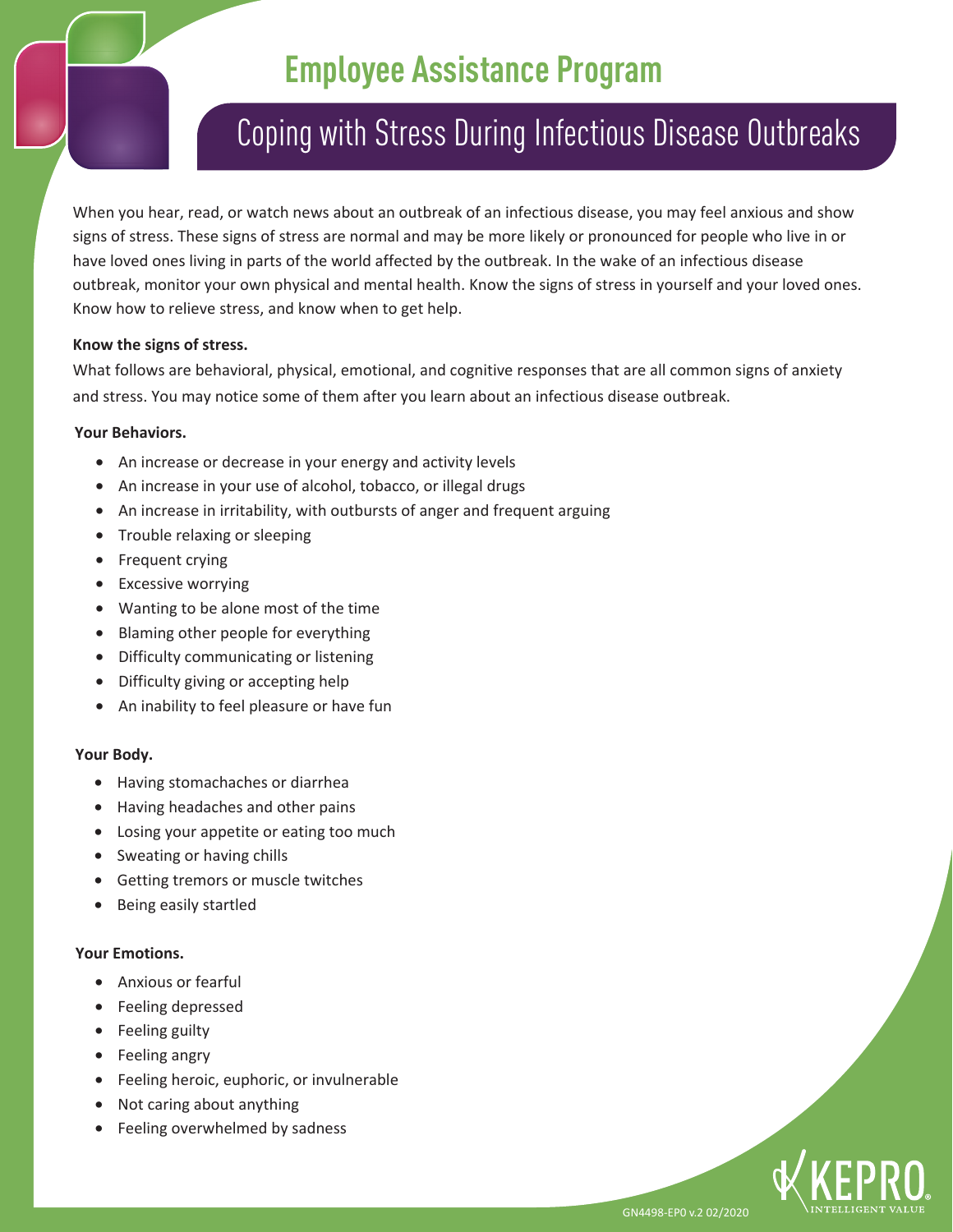## **Employee Assistance Program**

### Coping with Stress During Infectious Disease Outbreaks continued...

#### **Your Thinking**

- Having trouble remembering things
- Feeling confused
- Having trouble thinking clearly and concentrating
- Having difficulty making decisions

#### **Know when to get help.**

You may experience serious distress when you hear about an infectious disease outbreak, even if you are at little or no risk of getting sick. If you or someone you know shows signs of stress (see above) for several days or weeks, get help! You may call your Employee Assistance Programs (EAP) toll free number to speak with a Mental Health professional 24/7/365. The EAP is available to offer immediate telephonic support, can offer support in coordinating a face to face appointment with an EAP counselor in your area, and assist you in connecting with other resources in your local area.

### **Know how to relieve stress.**

You can manage and alleviate your stress by taking time to take care of yourself. The following strategies can help.

### • **Keep things in perspective.**

Set limits on how much time you spend reading or watching news about the outbreak. You will want to stay up to date on news of the outbreak, particularly if you have loved ones in places where many people have gotten sick, but make sure to take time away from the news to focus on things in your life that are going well and that you can control.

### • **Get the facts.**

Find people and resources you can depend on for accurate health information. Learn from them about the outbreak and how you can protect yourself against illness, if you are at risk. You may turn to your family doctor, a state or local health department, U.S. government agencies, or an international organization. (Check out the section below for good sources of information about infectious disease outbreaks.)

### • **Keep yourself healthy.**

- **-** Eat healthy foods, and drink water.
- **-** Avoid excessive amounts of caffeine and alcohol.
- **-** Do not use tobacco or illegal drugs.
- **-** Get enough sleep and rest.
- **-** Get physical exercise.

GN4498-EP0 v.2 02/2020